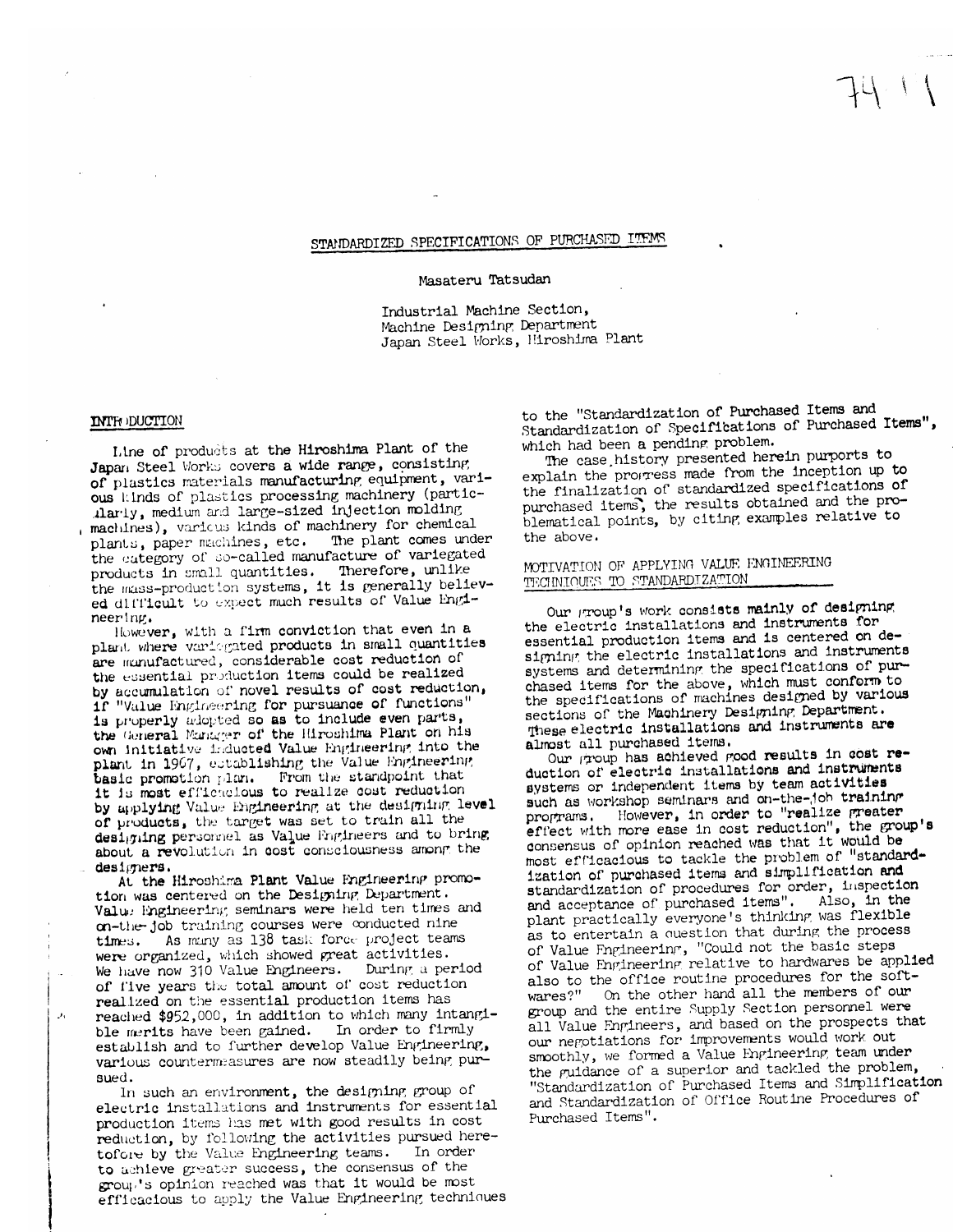

Fig. 2 Present Punctional Diagram



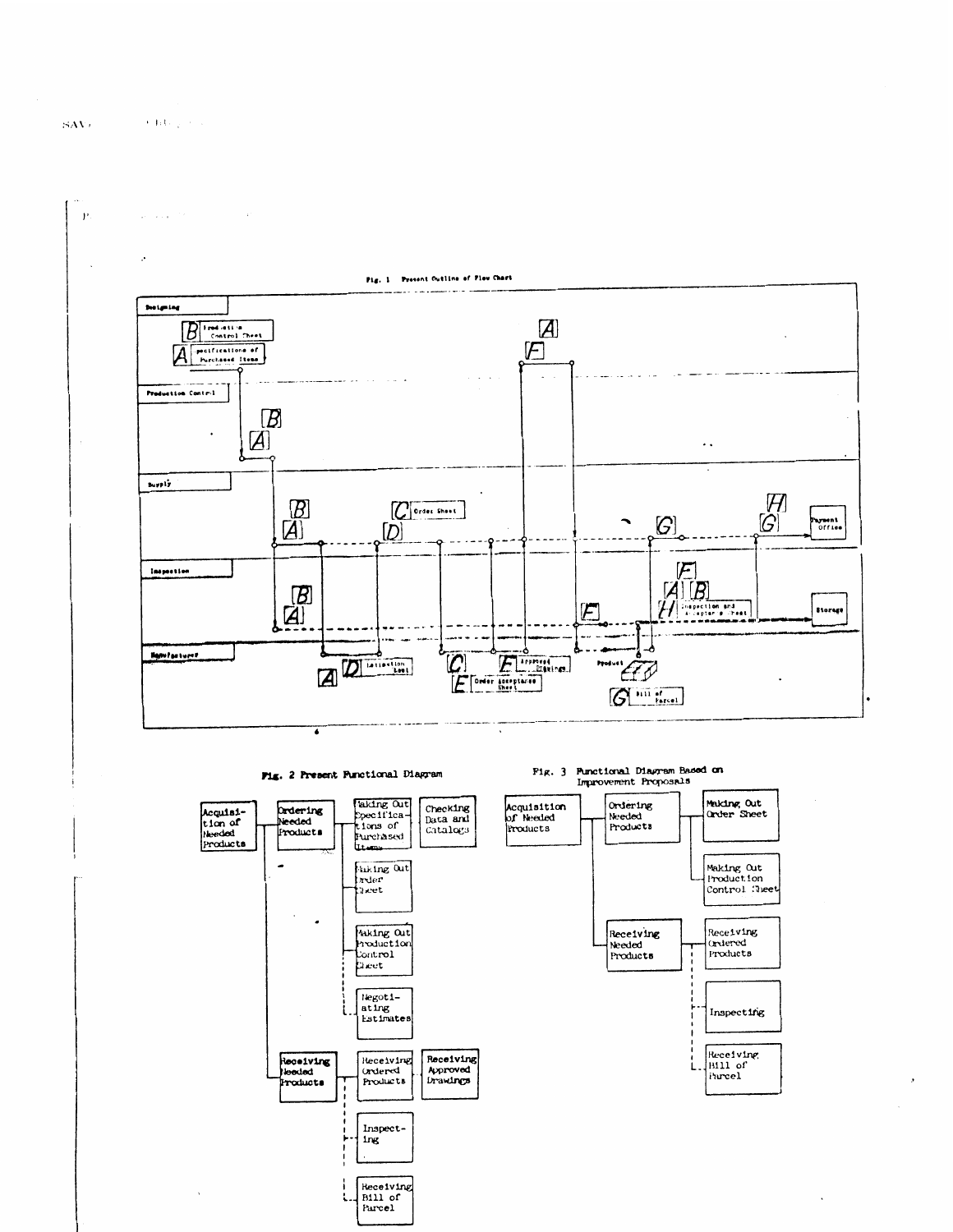## STANDARDIZING SPECIFICATIONS OF PURCHASED ITEMS BY APPLYING VALUE ENGINEERING TECHNIQUES

#### 1. Selection of subject

 $\cdots$ 

 $\sim 10^{11}$ 

Although it could be said that the electric installations and instruments which we design ' have been standardized to some extent, the items are numerous and variegated and they require considerable labor in drawing up specifications of purchased items.

Therefore, we selected "Standardizing Specifications of turchased Items" as the subject most efficacious to attain the standardization of purchased items and simplification and standardization of routine procedures of purchasing. Instead of adopting the short-cut method of trials and errors of "gathering information -> drafting improvement proposals", which not infrequently had been the tendency in the past we agreed to work out improvement proposals by following the seven basic steps of the Value Engineering techniques.

#### 2. Gathering information

As a result of gathering necessary information concerning purchased items, we found that the most necessary papers were those concerning production control and those containing specil'ications of purchased items. It also became clear that from the standpoint of a designer, specifications of purchased items are most important, but from the standpoint of those assigned to the Production Control Department and Supply Section, production control sheets which control the flow of production items are more important.

3. Functional analysis of the present state

Based on the basic steps of Value Engineering, we made functional analysis of the present Fig.1 is an outline flow chart showing  $state.$ the present arrangements for purchased items and Fig.2 shows the present functional diagram.

4. An ideal system (the target for improvements)

In drawing up improvement proposals, we gathered all necessary information available, centered on the present functional diagram. One condition to maintain the present organization was attached. Many ideas were advanced for the simplification of designing and of purchasing procedures. As a result of consolidating them, the following three (3) items were determined as the target for improvements:

- (1) Not to make out specifications of purchased items each time
- (2) Negotiations on estimates to be finished in advance
- (3) Exchange of papers with manufacturers and trading companies to be restricted to order sheet only
- 5. Drawing up improvement proposals

Based on the target for improvements, dis-

cussions by the team were repeatedly held, and as a result of continual communication by all sections concerned, including the Supply Section, with manufacturers and trading companies, we were able to draw up concrete improvement proposals as follows:

(1) Not to make out specifications of purchased items each time

As master sheets, standardized specifications of purchased items are to be distributed in advance to manufacturers and trading companies. Instead of making out specifications sheets of purchased items, instructions will be given by indicating in the production control sheet the number registered in the master specifications sheet.

- (2) Negotiations of estimates to be finished in advance Agreement on the prices of items registered in the master sheets will be made for a given period, and negotations on estimates
- will not be made each time. (3) Exchange of papers with manufacturers and trading companies to be resticted to order sheet only

All drawings such as approved drawings, reference drawings, etc. necessary for inspection will be registered in the master That is, manufacturers and tradsheet. ing companies have only to ascertain the numbers indicated in the order sheet made out by the Supply Section and then manufacture and deliver the products, in accordance with the specifications contained in the master sheet. Funtional diagram based on the improvement proposals is shown in  $FIg.3.$ 

### 6. Examination of achievements

The judgment of the results of application of Value Fngineering to the softwares is said to be far more difficult than that to the hardwares. Even though various assumptions are made and achievements in monetary value are calculated, they are invariably not convincing enough.

The results obtained by implementation of the improvement proposals are stated on the next page.

7. Implementation of proposals

By the improvement proposals thus obtained, the specifications of the purchased items to be standardized began to take shape.

Our Value Engineering group, much encouraged by the afore-mentioned situation, made out spe-<br>cifications sheets for purchased items (master specifications sheets) of electric installations and instruments to be standardized.

AN EXAMPLE OF STANDARDIZED SPECIFICATIONS OF PURCHASED ITEMS

1. Selection of the types to be standardized

Explanation will be made herein concerning standardization, by taking pressure gauge as an example.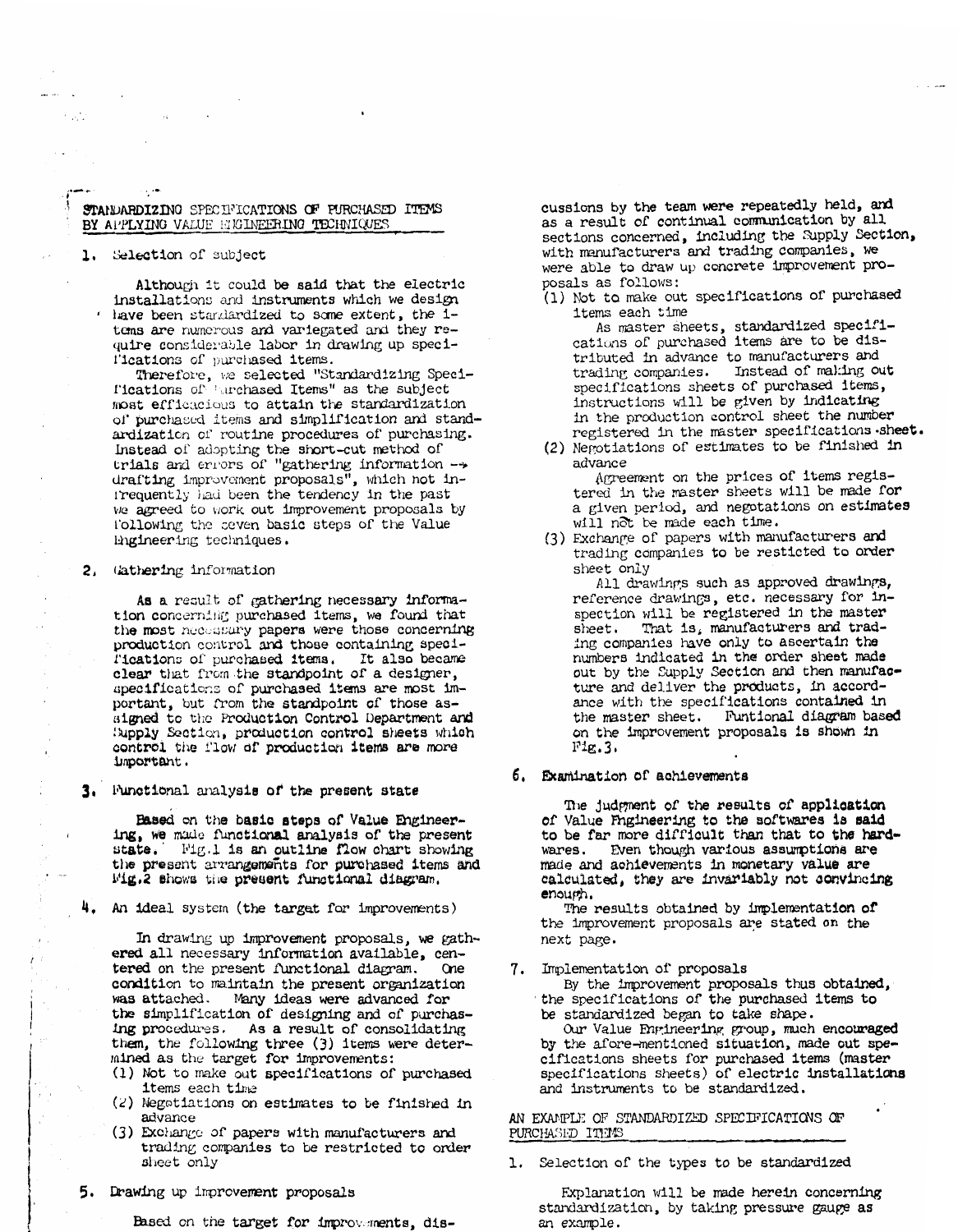In selecting a type of pressure gauge, selection from among various types made by manul'acturers has to be made, considering various conditions of use stated hereunder. What is the pressure (the number of  $kg/cm^2$ ) to be measured? The pressure of what kind of material is to be measured? Under what surrounding .conditions is it going to be used? How will it be mounted? However, the types manufactured by general makers are applicable to various industries and are therefore numerous and variegated. This situation may at first seem to be very convenient to the users, but conversely, it becomes an obstacle to standardization. For example, in measuring the pressure of 10 kg/cm<sup>2</sup>, the size of the dial plate of instruments varies such as 100  $\phi$ , 150  $\phi$ , 75  $\phi$ . We cannot simply say that a large one is suitable or that a small one is suitable. in standardization, it is important to make judgment as to which one meets our requirements or which one meets the conditions of use, etc. We selected the types to be standardized by using Forced Decision Making Method of Value, which is one of the Value Engineering techniques. However, when we finished selecting the types, in spite of the fact that selection from among various types was carefully made, the total quantity turned out to be quite large. Thus, problematical points arose in making out specifications and in their applications.

 $\frac{1}{\sqrt{2}}$  $\sim$   $\times$   $\sim$  $\sim$ 

 $\ddotsc$ 

2. Gathering information from manufacturers and trading companies

In order to solve the above-mentioned problematical points, good communication was maintained with manufactures and trading companies and we requested them to supply us with price lists of pressure gauge. As a result, we found out that the difference in price by the scale of the dial of the pressure gauge varied to some extent by the numerical value of the dial.

For example, there was no price diffence between a pressure gauge of 0 to 6 kg/cm<sup>2</sup> and that of 0 to 35 kg/cm<sup>2</sup>, if the structure of the container and the size (diameter) of the dial plate were the same.

3. Ctandardization of specifications of purchased items

By information obtained from manufacturers and trading companies, price lists became clear, and as the specifications of the specifications sheets for the purchased items to be standardized were decided upon, the work on the standardization was commenced in accordance with the following plan.

- (1) Specifications of purchased items to be in one (1) sheet for one (1) type and to be classified by types
- (2) Specifications of items whose price is subject to change to be clearly shown
- (3) Those items not affecting price but largely affecting classifications (for example, dial plates) and minor matters such as Tag No., to be separately indicated in the order

sheet

Standardized specifications of purchased items (master specifications) made out as above with the cooperation of the Supply Section, manufacturers and trading companies, bound together with drawings for each type and price lists agreed upon, were decided to be distributed to all sections concerned and to manufacturers and trading companies.

In the same manner, specifications of purchased items required for electric installations and instruments such as hygrometer, thermoelectrometer, flow meter, ralvancmeter, limit switch, pressure switch, level switch, electro magnetic valve, air pressure equipment, etc. were successively standardized.

#### RESULTS AND PROBLEMATICAL POINTS ARISING FROM ADOPTION AND IMPLEMENTATION

Thus, taking steady steps of Value Engineering techniques, communications were frequently maintained with manufacturers, trading companies and various sections concerned, including the Supply Section, and "Standardized Specifications of Purchased Items" was improved and implemented. After its implementation, the results we were able to grasp for a one year period were as follows:

1. Designing Section

Based on the specifications of essential production items which we receive from various designing sections, along with the designing of electric installations and instruments, we selected the most suitable items from the master specification sheet, and it became necessary only to make out production control sheet in which symbols are to be indicated. In the past, every time specifications were made out for purchased items, catalogs and other technical data were checked, but now time thus consumed is saved considerably. Speedy arrangements for purchased items can now be made. In terms of number of sheets required for making out specifications of purchased items, 150 sheets were used monthly prior to the improvement, but now it has been reduced to 70 sheets a month.

2. Supply Section

The order sheets are made out as in the past, but the time and labor for negotiations on estimates have been eliminated, as price and delivery time agreement for a given period has been entered into. The Supply Section, by reverting to the original point of Value Engineering (at the time Value Engineering was founded in the U.S.A., centered on purchasing) has been able to achieve results.

## 3. Manufacturers and trading companies

As in the case of the Supply Section, time and labor for negotiations on estimates have been eliminated. After checking the symbols designated in the order sheet with the master specifications sheet, they have only to commence manufacture and make delivery. They no longer need to submit approved drawings.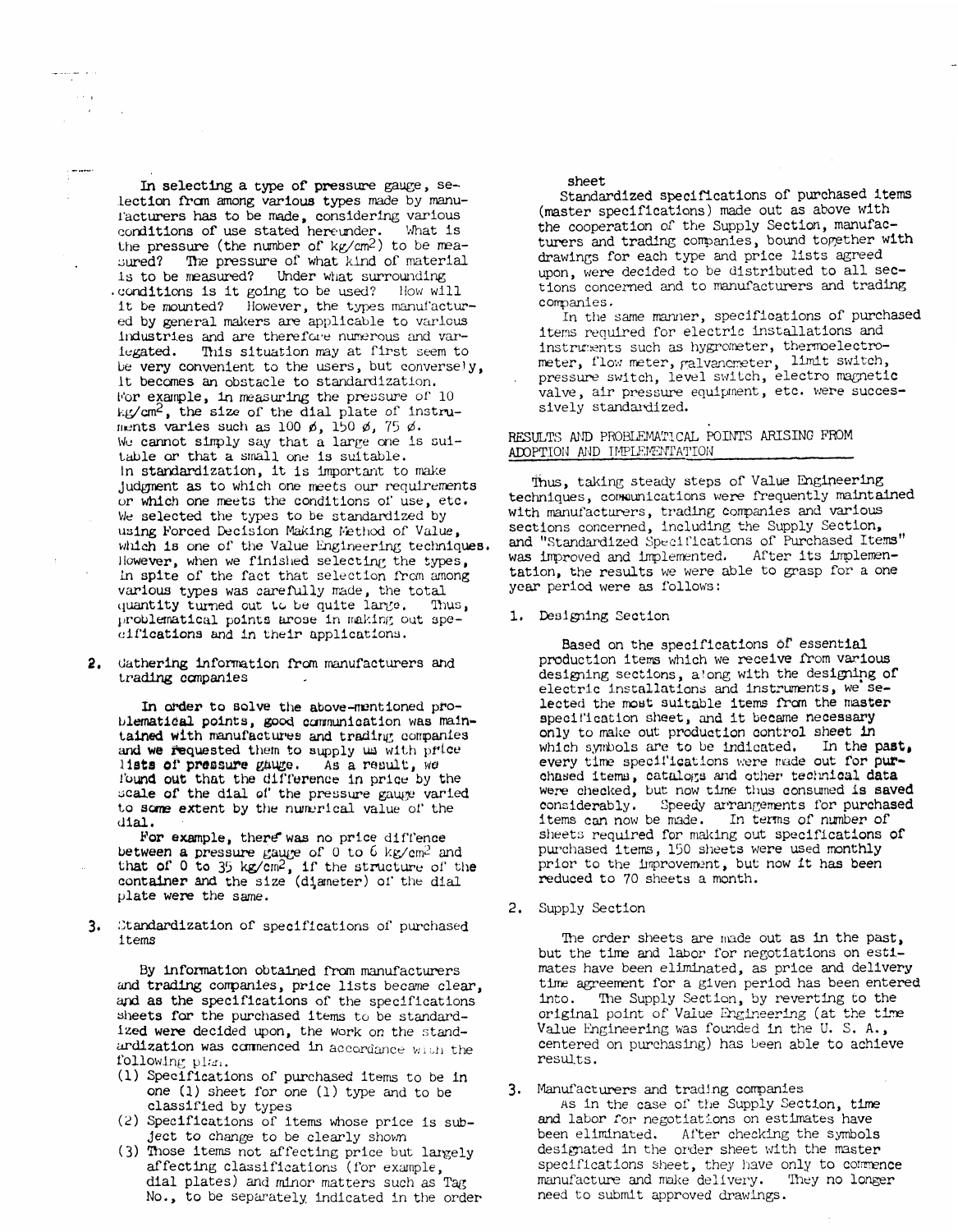## 4. Inspection Section

 $+33$ 

As necessary drawings are found in the master specifications sheet which has been standardized, the need for changes has been reduced in inspection and acceptance of ordered pro-Therefore, it has facilitated setting ducts. up inspection standards. Inspection has been expedited

#### 5. Estimation Section

As it has become possible to obtain accurate costs of purchased items, improvement in accuracy of estimates was realized and comparison of estimates with actual costs could be simply  $m = d$ .

#### 6. Problematical points

Such results as outlined above were obtained, but at the same time the following problematical points became evident.

- (1) As the symbol indicating method has been adopted, if a mistake of a rudimentary nature is made in entry, it would cause a serious trouble. Such mistakes will
- have to be eliminated by the Zero Defects Program.
- (2) In order to draw up master specifications sheets, full cooperation of manufacturers and trading companies will be required. If the understanding and cooperation of manufacturers and trading companies cannot be obtained, it will end with standardi-<br>xation only. Patience and time over nozation only. Patience and time are required in communications.

#### CONCLUSION

Our Value Engineering team started activity in April, 1972. The project that required the shortest time was three months after inception, succeeding in the standardization of purchased items by obtaining the cooperation of manufacturers and trading companies. The standardization has proceeded with comparative smoothness and one year has elapsed. Taking one example of electric installations and instruments of a plastics manufacturing machine, in terms of costs, standardization has been achieved to the extent corresponding to approximately 40% of the total cost of electric installations and instruments. Also, during this period, in spite of the increase in cost of essential production items due to rising prices of purchased items, we were able to keep them to the minimum by the results of practical application of "reverting to the original position of Value Engineering".

In the future, we plan to proceed with the standardization of specifications of selective items of higher prices and of complex nature.

Someone might make remarks, "Is not this case history similar to the standardization of bolts, nuts, bits, etc. and standardization of their purchasing procedures?"

While recognizing the remarkable results obtained by the application of Value Engineering on the

hardwares, in seeking increasing results of further reducing costs, we have applied Value Engineering on the softwares and achieved standardization by our own efforts through continual communications among all concerned, which is not a standardization assigned by someone else, and the Supply Section<br>has recognized anew the effect of Value Engineering by reverting to the original point, etc., which we believe are special features.

#### Reference literature

Application of Value Engineering on Softwares -Society of Japan Value Engineers (Interim Report by Study Group of Softwares), April, 1969<br>published by SJVE

Owing to problem of space, the order has been inverted. That is, Fig. 4 is printed following the explanation of the symbols hereunder.

- [a]..... Classification of purchased items
	- F: Finished product
	- H: Semi-finished product
	- B: Bar material
	- P: Board material
	- T: Pipe material
	- C: Others (Castings . Forgings)
- b]..... Reasons for alterations
	- A: By direction of orderer
	- B: Change in design
	- C: Clerical errors
	- D: Omission of entry
	- E: For manufacturing convenience
	- F: Countermeasures against manufacturing errors
	- G: For material convenience
	- H: For work convenience
	- V: Changes made in Value Engineering
- $[c]$ .... Components
- $d$  ..... Symbol
- e ..... Classification
- $\lfloor f \rfloor$ ..... Items purchased page
- $\mathbb{R}$ .... History of alterations